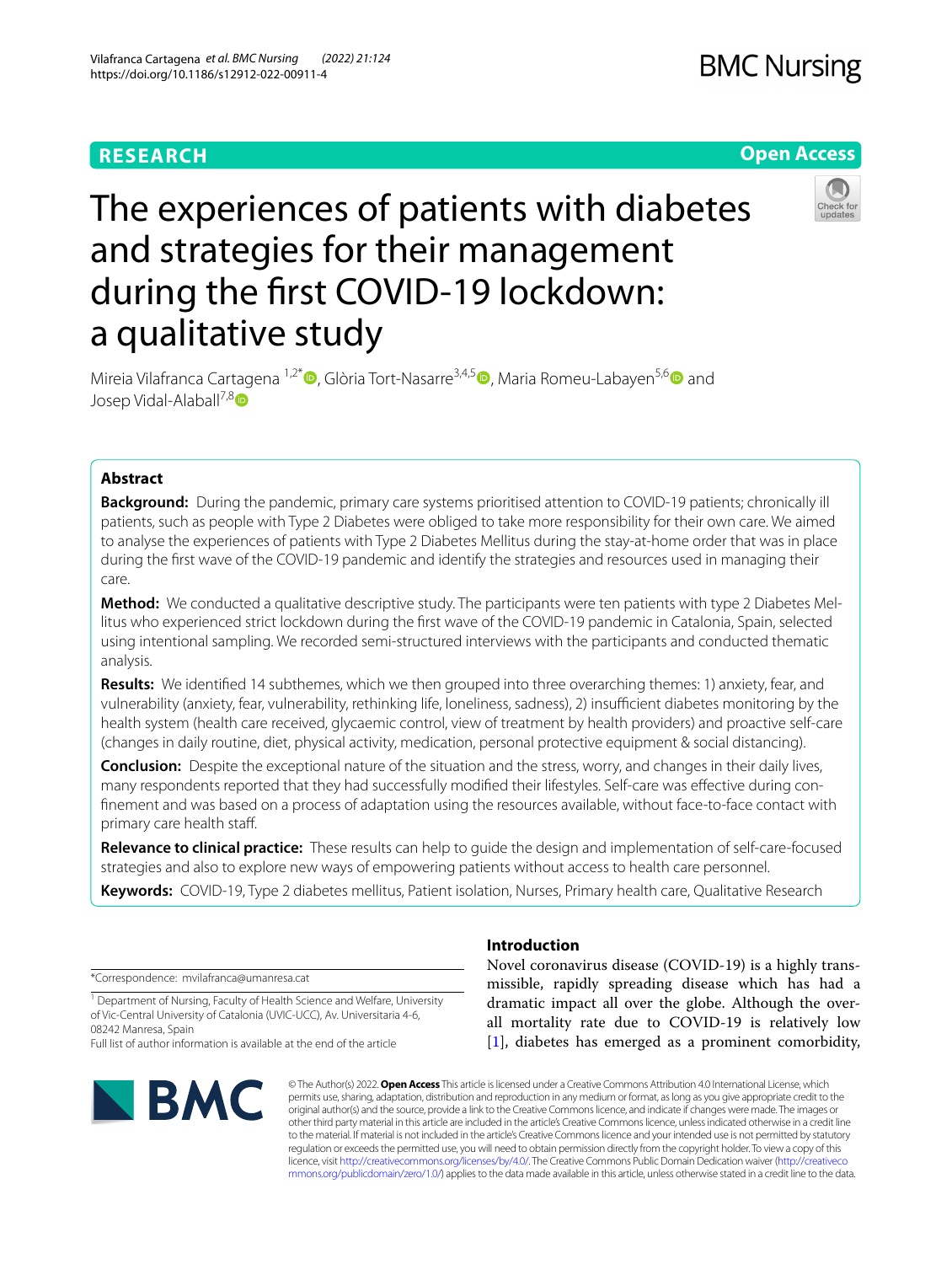associated with a severe and acute picture of respiratory distress and increased mortality. Thus, patients with chronic diseases such as type 2 diabetes (T2D) appear to be particularly vulnerable to the efects of the virus, and T2D is a major risk factor for poor prognosis in COVID-19 infection [[2\]](#page-9-1).

With the outbreak of the pandemic, governments imposed policies to reduce the transmission of the virus, including quarantine, isolation, social distancing and stay-at-home orders. These exceptional measures had a direct efect on the health behaviours of patients with chronic pathologies such as T2D [[3\]](#page-9-2). Many patients with diabetes have encountered barriers to care due to the policies introduced to combat COVID-19, although maintaining good blood glucose control in these patients has proved to be an efective measure in preventing the transmission of the virus [\[4\]](#page-9-3).

#### **Background**

Type 2 diabetes cannot be cured, but lifestyle changes such as following a healthy diet, regular physical activity, and maintaining normal body weight can slow the progression of the disease and reverse its efects [\[5](#page-9-4)]. However, previous studies have shown that long-term maintenance of weight loss and complete adherence to diet and physical exercise recommendations is rare, especially in the adult population. Understandably, during the pandemic, many patients with T2D have found it particularly difficult to adhere to these lifestyle recommendations due to the restrictions on their access to health services and the problems in obtaining fresh food and in exercising [\[6](#page-9-5)].

In Catalonia (Spain), a stay-at-home order took place during the frst wave of COVID-19, March 14 to May 2, 2020, at which time the measures were progressively relaxed. Stay-at-home orders (or "lockdown") are implemented when quarantine for exposed patients and isolation for infected patients are insufficient to contain the spread of a disease [[7](#page-9-6)]. During the seven weeks of strict lockdown in Spain, people were only allowed to leave home to receive medical treatment, buy food or work as an essential worker. Leaving home for exercise was prohibited, and non-essential businesses were shuttered.

Early research shows mixed efects of COVID-19 lockdowns on patients with diabetes. [\[8](#page-9-7)]) show that while glucose levels for type 1 diabetes patients improved signifcantly, those for T2D worsened in the short term. Makki et al. [\[9](#page-9-8)] show that patients with T2D had better glycaemic control during lockdown, but they do not specify whether the lockdown conditions were as strict as those in Spain.

Nursing professionals have a vital role to play in educating patients about the need to adapt their lifestyles and in helping them to modify their behaviour with respect to their health [\[10](#page-9-9)]. During the pandemic, primary care nurses have been obliged to prioritise care for COVID-19 patients [[11\]](#page-9-10), and as a result they have had to postpone the care of the chronically ill [[12\]](#page-9-11). In this scenario, innovative strategies are needed to monitor and motivate diabetic patients who have had to take on more responsi-bility for their care [\[13](#page-9-12)].

Qualitative research on the experience of patients with COVID-19 has provided valuable information [[4\]](#page-9-3). However, few qualitative studies have addressed the experiences of patients with chronic pathologies during the pandemic, and even fewer in patients with T2D. People with chronic conditions experienced a confuence of the COVID-19 pandemic and chronic diseases in the context of difficulty in accessing healthcare, sedentary lifestyle and increased stress and anxiety [[14\]](#page-9-13). Shi et al. describes the perceived barriers to diabetes self-management of people with T2D during the pandemic: inadequate knowledge and behavioural beliefs, shortage of resources, health problems, negative emotions and lack of support [[15\]](#page-9-14). A structured analysis of the experiences of these patients would provide a valuable tool for organising the community and human resources needed in similar situations.

The aim of the present study is to analyse the experiences of patients with T2D that were under a stay-athome order during the frst wave of the COVID-19 pandemic and to identify the strategies and resources used in the management of T2D in this new situation.

# **Methods**

# **Design**

We conducted a qualitative descriptive study, a design that is suited to arriving at a deeper understanding of practice in applied disciplines and is especially pertinent when the goal is to understand participants' perspective and experience [[16](#page-9-15)]. We began with a deductive approach to develop the interview guide and then conducted an inductive analysis of the resulting data. The study is part of an ongoing project about diabetes and physical activity, which was underway when the pandemic began (Authors, in progress).

## **Participants**

Sampling was intentional  $[17]$  $[17]$ . The participants were the ten patients with T2D from four diferent primary health centres in central Catalonia (Spain) that were participating in our ongoing study about diabetes and physical activity. The inclusion criteria were adults aged 55 to 79 years diagnosed with T2D at least two years previously. We chose this age range because 55 is the age at which the prevalence of T2D begins to increase rapidly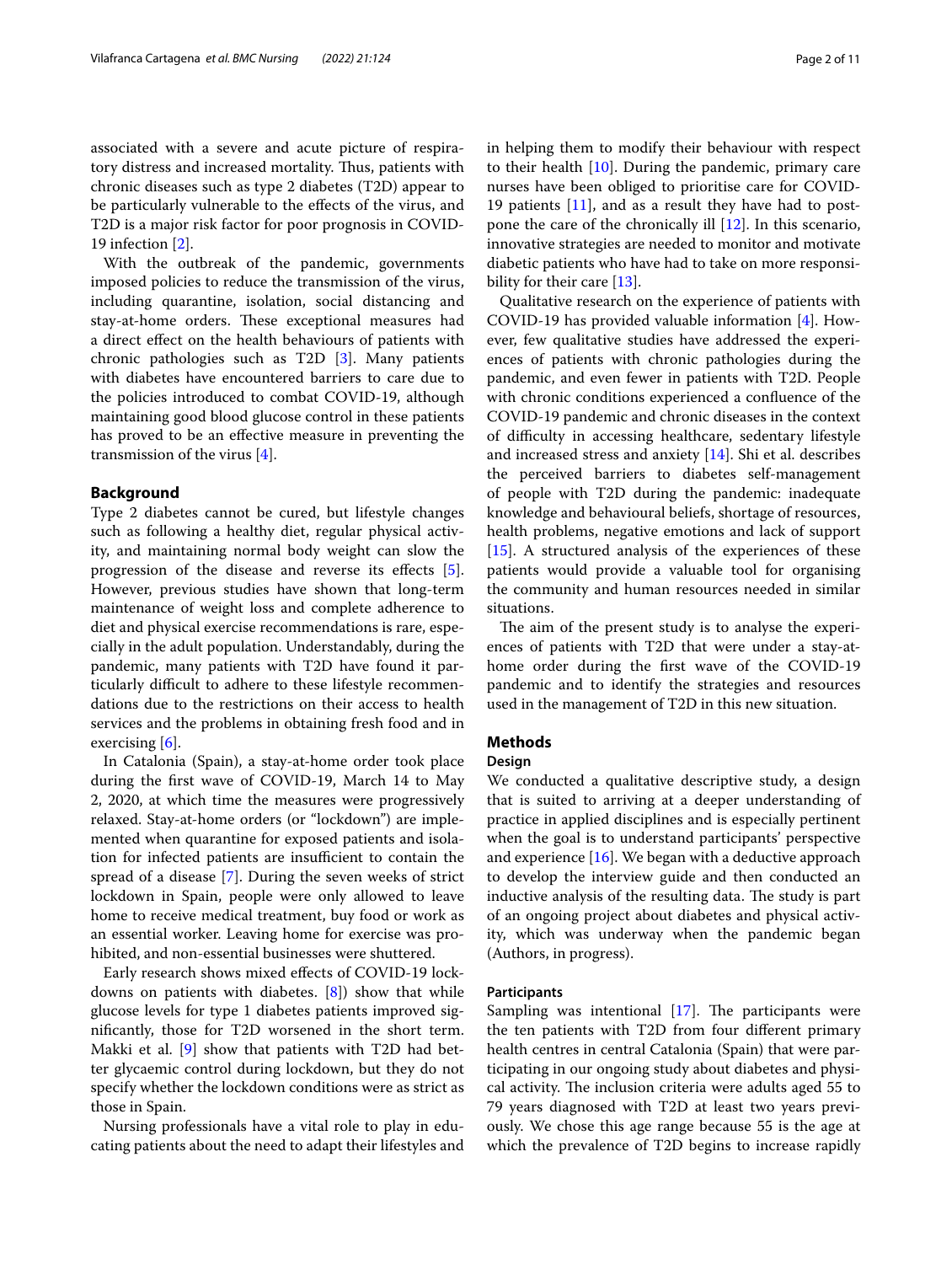in the population, and a cut-off at 79 allowed us to ensure that participants were young enough to conduct physical activity  $[18]$  $[18]$ ). Additional inclusion criteria were having no complications associated with T2D, having good metabolic control (hbA1c<7), and showing good adherence to T2D treatment (defned as adherence to prescribed medication for T2D, physical activity > 150 min/ week, and healthy diet). The exclusion criteria were gestational diabetes or type 1 diabetes, cognitive impairment, or admission to hospital during confnement. All ten participants from our initial study agreed to a follow-up interview about their experiences of COVID-19. Data saturation [[19\]](#page-9-18) was reached by the tenth interview, when we detected that no relevant new information was emerging.

# **Data collection**

Data were collected through a semi-structured interview. The research team developed a set of interview questions relevant to the study objectives, based on the researchers' clinical experience and a review of the scarce existing literature about patients with chronic illness during the pandemic: How is the COVID-19 pandemic afecting you as a person with diabetes? Can you describe the efect of the stay-at-home order on you at a personal, family, and professional level? Describe to me the care you received for your T2D during the stay-at-home order. How did your lifestyle change (In what sense? Can you tell me?). During the interview, follow-up questions were asked to encourage participants to provide additional details about their perspective.

The interviews were conducted by the principal investigator (PI) between July 2020 and January 2021. In the initial interviews for the ongoing study about T2D and physical activity, the PI had conducted interviews with the participants lasting approximately 45 min. When the pandemic broke out, the team devised a second phase of the study, and the PI invited the participants to a followup interview about their COVID-19 experiences. All ten agreed to participate and gave their informed consent. We opted for telephone interviews because we thought it would be easier for participants than video conferencing. We suggested that participants conduct the interview from a quiet place in which they wouldn't be interrupted. This second interview lasted between 15 and 35 min, meaning that for each participant we have a total of between 60 and 80 min of recorded data. Participants' confdentiality was protected by giving them pseudonyms. The voice files and transcriptions were encrypted and stored on a computer protected with an encrypted password. The interviews were performed and transcribed in Catalan or Spanish, depending on the preference of the participant. Later, the transcribed interviews were returned to participants for their approval. All participants accepted their transcribed interviews without changes.

### **Data analysis**

Data were analysed using thematic analysis [[20](#page-9-19)] by ATLAS ti ®vs 9 support. We identifed and reported patterns that emerged from the data and arranged them systematically to shed light on the research questions, while trying to keep faithful to the perspectives expressed by participants  $[16]$  $[16]$  $[16]$ . We conducted the analysis in the following phases:

Phase 1 Become familiar with the data by listening to recordings, transcribing them, and reading and rereading the transcripts. Entering transcripts into software Atlasti vs 9. Author 1 (MCV) participated in this phase.

Phase 2: Segmenting the meaning units in the transcripts and inductively grouped them to create subthemes and identify relationships among them. Author 1 participated in this phase.

Phase 3: Group the meaning units and abstracted the subthemes. Defne the parameters of each subtopic. 14 subtopics have been tagged. Author 1 participated in this phase.

Phase 4: Group the subthemes into overarching themes (which became the primary structure for our analysis). Which in turn we grouped into three themes. Devise a glossary of themes. Author 1 participated in this phase.

Phase 5: Revised, discussed and agreed upon the subthemes and themes while returning to the data to verify the analysis. Authors 1, 2 (MRL) and 4 (GTN) participated in this phase.

Phase 6: Write the research report. Authors 1, 2 and 4 participated in this phase. Author 3 (JVA) examined both the processing and product of the research study.

#### **Rigour, refexivity and quality criteria**

The trustworthiness of data was determined by Credibility, Dependability, Conformability, Transferability [\[21](#page-10-0)].

Credibility has been achieved thanks to the analyst triangulation, to undertook constant revisions of the themes, subthemes and units of analysis and evaluation, ensuring qualitative validity by authors 1, 2 and 4. Transferability has been achieved by describing a phenomenon in sufficient detail to transferable to other settings and people. Dependability was ensured in this study thanks to the review by the third researcher who examined both the processing and product of the research study. Confrmability was achieved through the refective efort of each researcher to be aware of and try to limit the infuence of their own positionality on their analysis. As well as a transparent description of the research steps taken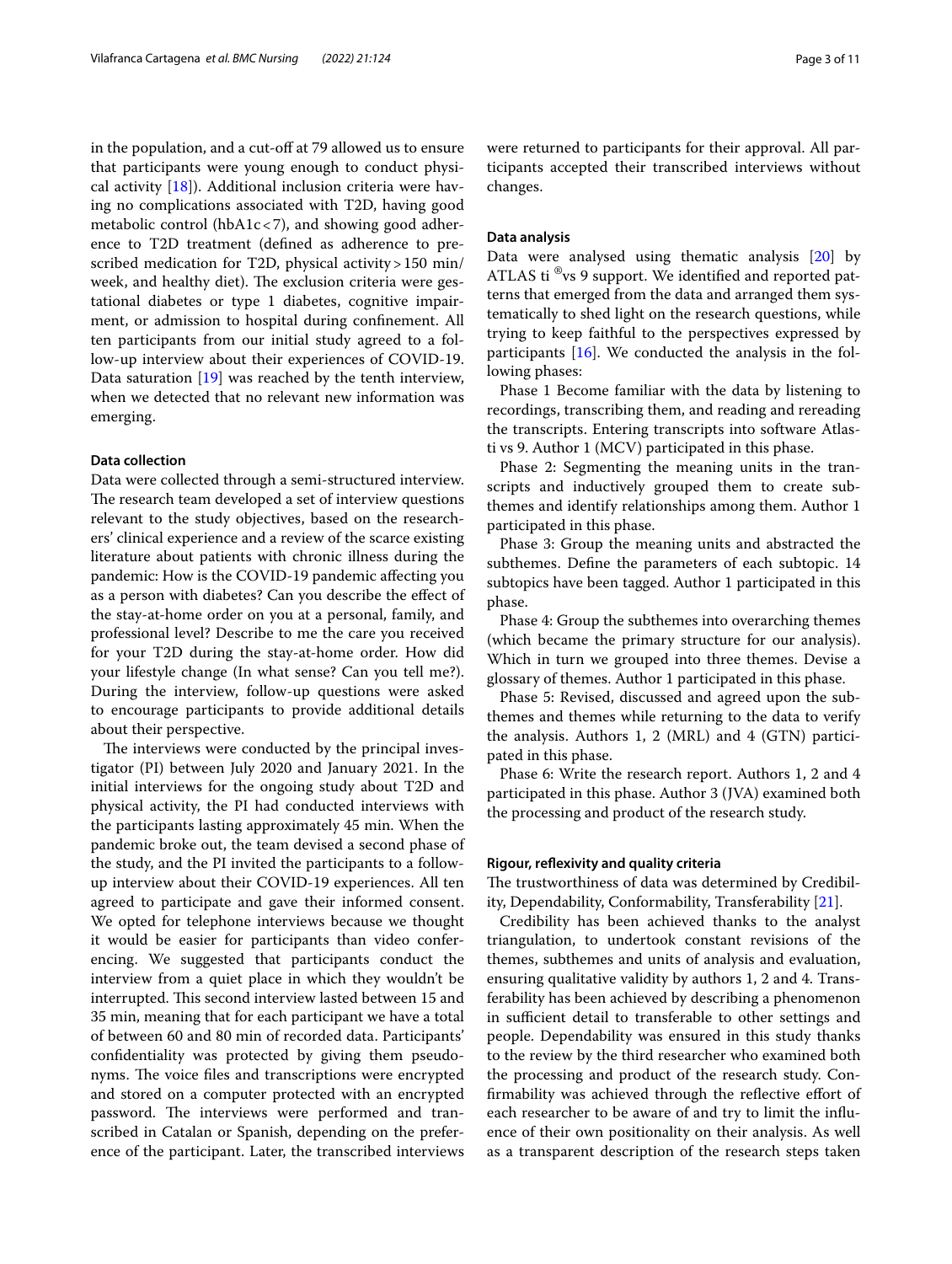from the start of a research project. All methods were carried out by relevant guidelines and regulations.

The research team have experience with qualitative research and resolved disagreements by consensus, and complied with the Consolidated Criteria for Reporting Qualitative Research [[22\]](#page-10-1).

# **Results**

Ten patients with T2D from four primary care centres in central Catalonia (Spain) participated in the study. Table [1](#page-3-0) displays the participants' main sociodemographic characteristics. Ages ranged from 58 to 79 years, and 60% of participants had had T2D for more than 10 years; most also had a past history of pathology other than T2D.

In our inductive analysis, we identifed 14 subthemes, which we grouped into three themes: 1) anxiety, fear and vulnerability, 2) insufficient diabetes monitoring by the health system, and 3) proactive self-care. Table [2](#page-4-0) shows an example of the fnal themes, the codes from which they are built, and an example of a meaning unit from each code.

# **Anxiety, fear and vulnerability**

The context of pandemic and confinement had a strong emotional impact on participants, and the mostexpressed emotions were anxiety, fear, and vulnerability. Participants described the lockdown during frst wave of the pandemic as something that was totally abnormal and hard to believe; they were shocked to hear the news of the number of deaths in Spain every day:

# *I thought I was dreaming. I thought this shouldn't be happening in this day and age 3: 1 (P3).*

One issue that respondents mentioned was the fear of infecting others, despite all the protective measures they used. For example, one participant, a health centre worker, was afraid of contagion in spite of the measures she took with her family:

*In fact, at frst I was worried that I might pass it on to them; I was working, I think the worst time was before [the state of emergency] (…). I got a room ready in case I had to isolate 5:13 (P5).*

# <span id="page-3-0"></span>**Table 1** Sociodemographic characteristics of the participants

| <b>Patient</b> |    |        | Age Gender Level of<br>schooling | Employment<br>status | Years of<br>evolution of<br>T <sub>2</sub> D | Relevant<br>medical history                                                                                                       | <b>Marital status</b><br>(widowed,<br>married)/living<br>with a partner |     | HbA1c Treatment                  |
|----------------|----|--------|----------------------------------|----------------------|----------------------------------------------|-----------------------------------------------------------------------------------------------------------------------------------|-------------------------------------------------------------------------|-----|----------------------------------|
| Patient 1      | 69 | Female | Compulsory<br>education          | Retired              | 18                                           | T2D, obesity, HBP,<br>lumbar arthrosis                                                                                            | Married/living<br>with partner                                          | 7   | Insulin                          |
| Patient 2      | 76 | Male   | Compulsory<br>education          | Retired              | 5 (after kidney<br>transplant)               | T <sub>2</sub> D, H <sub>BP</sub><br>mechanical<br>aortic prosthesis,<br>permanent atrial<br>fibrillation, kid-<br>ney transplant | Married/living<br>with partner                                          | 6.2 | Oral antidiabetic                |
| Patient 3      | 70 | Female | Compulsory<br>education          | Retired              | 7                                            | T2D. breast<br>cancer, HBP, right<br>knee prosthesis                                                                              | Married/living<br>with partner                                          | 7   | Oral antidiabetic                |
| Patient 4      | 60 | Female | Compulsory<br>education          | Retired              | 11                                           | T <sub>2</sub> D                                                                                                                  | Married/living<br>with partner                                          | 6.9 | Oral antidiabetic                |
| Patient 5      | 62 | Female | University<br>degree             | Employed             | 16                                           | T2D, hypothy-<br>roidism and Bru-<br>gada syndrome                                                                                | Married/living<br>with partner                                          | 6.9 | Oral antidiabetic<br>and insulin |
| Patient 6      | 67 | Male   | Compulsory<br>education          | Retired              | 8                                            | T <sub>2</sub> D                                                                                                                  | Married/living<br>with partner                                          | 7   | Oral antidiabetic                |
| Patient 7      | 69 | Male   | Compulsory<br>education          | Retired              | 10                                           | T2D, CPOD, HBP                                                                                                                    | Widowed/living<br>with daughter                                         | 6.7 | Oral antidiabetic<br>and insulin |
| Patient 8      | 58 | Male   | Secondary<br>education           | Employed             | $\overline{4}$                               | T2D, ex-smoker<br>(17 years ago),<br>anxiety, HBP                                                                                 | Unmarried/lives<br>alone                                                | 5.5 | Oral antidiabetic                |
| Patient 9      | 79 | Male   | Compulsory<br>education          | Retired              | 15                                           | T <sub>2</sub> D, HBP                                                                                                             | Married/living<br>with partner                                          | 7   | Oral antidiabetic                |
| Patient 10 70  |    | Male   | University<br>degree             | Retired              | 11                                           | T2D, HBP, gener-<br>alised seizure in<br>2014                                                                                     | Unmarried/lives<br>alone                                                | 5.7 | Oral antidiabetic                |

*T2D* type 2 diabetes, *HBP* high blood pressure, *HbA1c* Hemoglobulin A1c test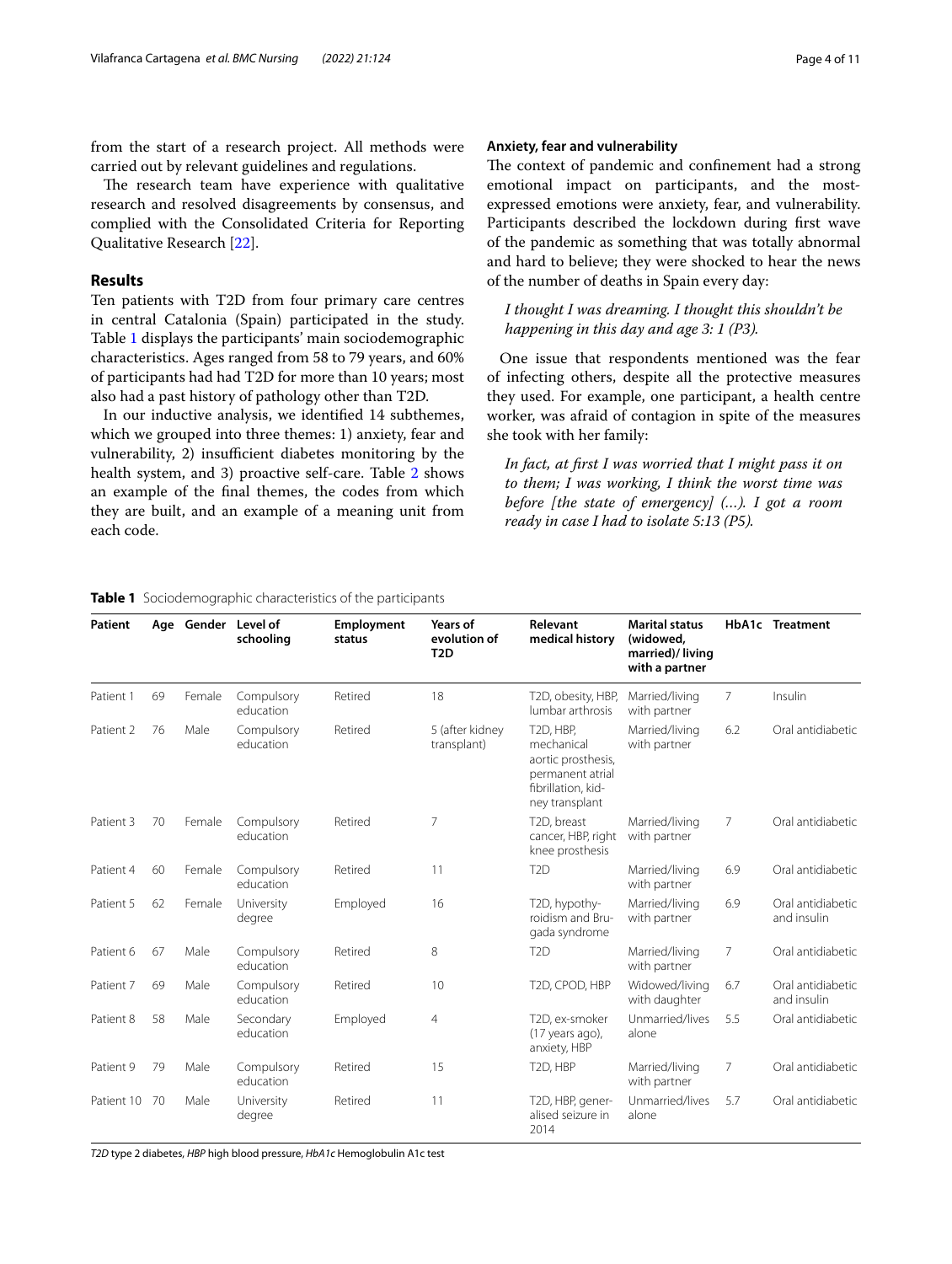# <span id="page-4-0"></span>**Table 2** Themes and codes

| Theme                                                                              | Code                                 | Example                                                                                                                                                                                                                                                                                                                                                                                               |  |  |
|------------------------------------------------------------------------------------|--------------------------------------|-------------------------------------------------------------------------------------------------------------------------------------------------------------------------------------------------------------------------------------------------------------------------------------------------------------------------------------------------------------------------------------------------------|--|--|
| 1. Anxiety, fear, and vulnerability Anxiety                                        |                                      | 3:10(P3)<br>You can't live with this anxiety We have enough with other<br>things that are going on                                                                                                                                                                                                                                                                                                    |  |  |
|                                                                                    | Fear                                 | $2:6$ (P2)<br>I have because as far as what you can see on TV and also<br>they tell you that people who get it have a hard time. And at my<br>age which is pretty old                                                                                                                                                                                                                                 |  |  |
|                                                                                    | Rethinking life                      | 10:5 (P10)<br>Time for yourself in silence. Whether you like it or not and of<br>course you have time for lots of things. I mean, to remember, to<br>analyse behaviours about who knows what and when, to rethink<br>a lot of things                                                                                                                                                                  |  |  |
|                                                                                    | Loneliness                           | 8:9 (P8)<br>Well I've felt alone                                                                                                                                                                                                                                                                                                                                                                      |  |  |
|                                                                                    | Sadness                              | 7:15(P6)<br>The only thing that made me a bit sad is that I was used to see-<br>ing my grandson who lives in Vic. I went up every 8 or 10 days,<br>and obviously that made me a bit sad                                                                                                                                                                                                               |  |  |
|                                                                                    | Vulnerability                        | 8:16(P8)<br>I'm a person that in theory has diabetes and high blood pres-<br>sure (silence) (). I it was more probable that I would have<br>the disease                                                                                                                                                                                                                                               |  |  |
| 2. Insufficient diabetes monitor- Health care received<br>ing by the health system |                                      | 1:9(P1)<br>With my nurse I have a close relationship, and I say, "Listen, what's<br>going on? Look, I've been watching my sugar and things". And<br>she says that we're overwhelmed, overwhelmed. I had to go buy<br>materials and I say, "So, have you found a place [for me to buy<br>them]?" and she says, "Ok, right now I'll look for it; I have a minute".<br>I mean, she did everything for me |  |  |
|                                                                                    | Glycaemic control                    | 7:13 (P7)<br>When we were in lockdown, I checked my sugar, and it was<br>at 100. If it had been at 200 or 250 then I would have worried.<br>But since it was never over 130. I check it in the morning. For a<br>diabetic that's perfect, for glucose                                                                                                                                                 |  |  |
|                                                                                    | View of treatment by health provides | 1:13 $(P1)$<br>I tried to take good care of myself so that I wouldn't have to go<br>running [to the health centre] or anything, but yeah, a lot of<br>things were missing. And even now when they have to go to the<br>homes of people who can't go to the health centre, which seems<br>really good to me, but they can't do everything                                                              |  |  |
| 3. Proactive self-care                                                             | Changes in daily routine             | 9:4 (P9)<br>Before I walked, I went to buy bread, I went out to walk, and<br>then I went to the Generalitat with some friends, and we played<br>cards. We spent the morning until 12 or 12:30 pm. Then I came<br>home, I had lunch, I went out to take a walk. But not during the<br>lockdown                                                                                                         |  |  |
|                                                                                    | Diet                                 | 11:7(P1)<br>No, my diet was the same. The only thing is that since you're at<br>home, it seems like you snack more. I gained weight from snack-<br>ing more. Of course! You know what? The days seemed loooong<br>to me. So, I ate a little bit, now have an afternoon snack. Ok an<br>hour has gone by, now I'll eat that                                                                            |  |  |
|                                                                                    | Physical activity                    | 7:7(P7)<br>The only thing I did was to walk inside my home. I went to the<br>bedroom, from one wall to the other. And I entertained myself a<br>little bit that way, because I knew it was the only physical activity<br>I could do then                                                                                                                                                              |  |  |
|                                                                                    | Medication                           | 13:8 (P4)<br>I mean, I took my medication. I take everything by pill and that's<br>what I kept doing, every day the same thing. I didn't think my<br>medication [dose] would [need to] be reduced or anything in<br>particular. The truth is that I didn't really think very much                                                                                                                     |  |  |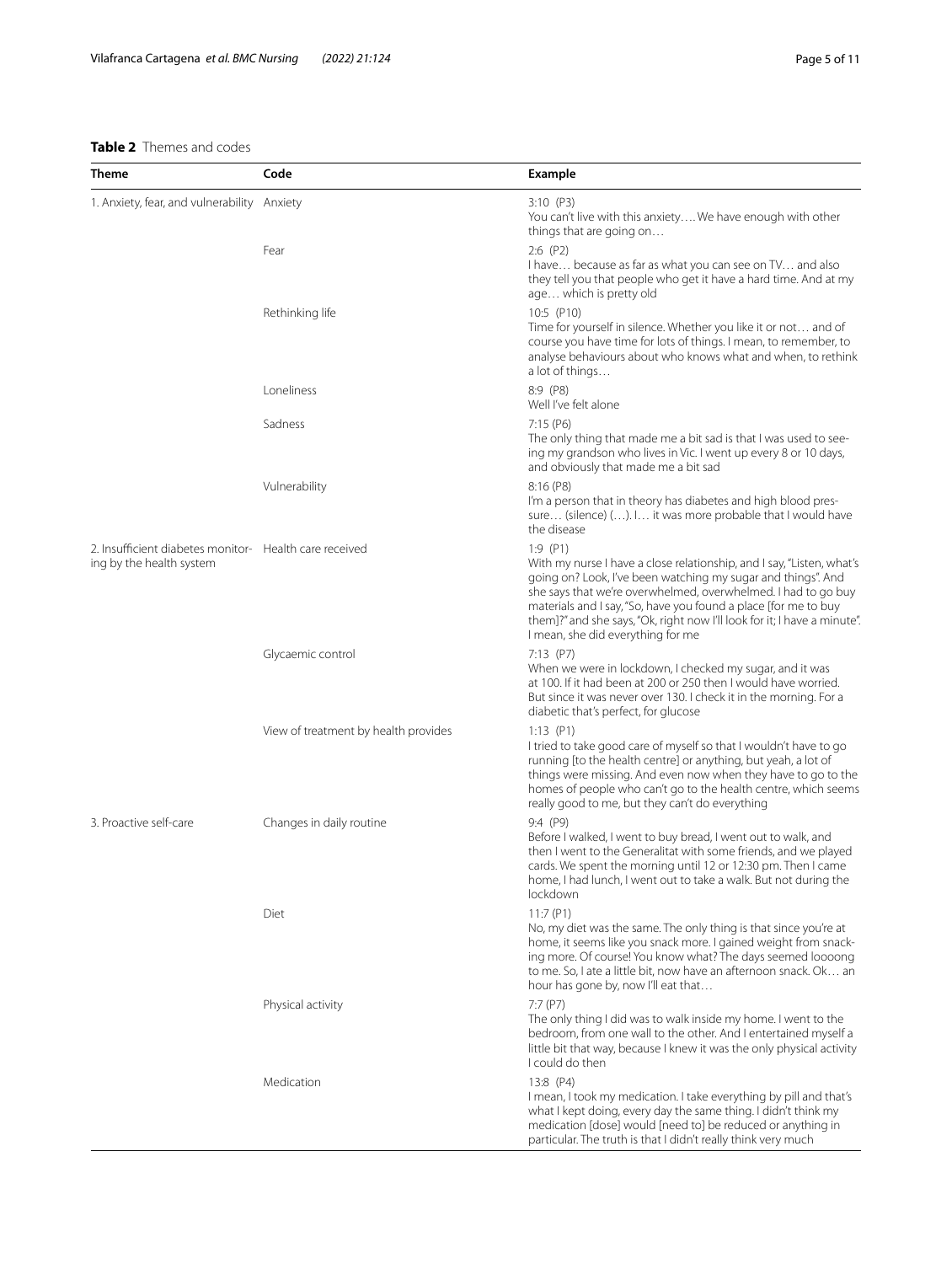**Table 2** (continued)

| <b>Theme</b> | Code                                                        | Example                                                                                                                                                                  |  |  |
|--------------|-------------------------------------------------------------|--------------------------------------------------------------------------------------------------------------------------------------------------------------------------|--|--|
|              | Personal protective equipment & social distancing 5:14 (P5) | Everyone was at their own home, and we saw each other every<br>single day at 8 pm by videoconference and we saw each other<br>[that way] until they said we could go out |  |  |

They also reported negative emotions, such as anxiety and worry:

*I have anxiety problems, what`s been getting me down is the fact that I'm feeling a little agoraphobic 8:10 (P8).*

*It was the anguish of being locked away, of thinking you couldn't see my 5-year-old granddaughter. My brother …. the family … my daughter and my son… 4:3 (P4).*

Others felt fear at seeing so many COVID-19 infections at close range:

*We're all a bit scared. My children have all been through it, three of my four grandchildren. My daughter-in-law has had some awful afterefects 3: 8 (P3).*

Or at living close to death:

*Scared. Because you see that the people who started to fall ill were mainly over 55 years old and it really hits you … 6: 1 (P6).*

It was made worse by the experience of the loss of friends and family, or by news of acquaintances being admitted to the ICU:

*I felt very sad to think of all the people who … I have relatives who have died and … it afected me a lot … not being able to be there … not being able to be with them 3.3 (P3).*

On the other hand, some of them managed to keep these feelings of sadness at bay, thanks to their contacts with family, mainly through social media and video conferencing.

*I saw them on the phone … and that kept me happy 7:16 (P7).*

This feeling of social isolation was extremely negative:

*I took it badly because I couldn't leave the house, I couldn't see my friends… 9.1 (P9).*

For some, it was a negative experience because it disrupted their everyday routines and their self-care.

*I felt terrible, it disrupted everything for me. I go to the pool for my water aerobics class, and everything was closed (…). I felt really bad having to spend all day at home 1: 1 (P1).*

*I used to walk two hours a day, when I was confned because I stayed at home, and I started to put on weight again … 6.4 (P6).*

On the other hand, some respondents reported that the confnement and the change in their daily routines was an opportunity for refection and thinking about their lives:

*Three months, locked up at home without singing, without walking, without exercising … I mean, it practically gives you a vision of yourself, the experience of being alone for so many days, it's a bit like being in a monastery (…). From this point of view the confnement was quite interesting 10.5 (P10).*

## **Insufcient diabetes monitoring by the health system**

During the pandemic, health centres prioritised attention to COVID-19 patients, and on-site care of chronic diseases was postponed. Patients reported that their analyses and tests were cancelled:

*During the pandemic no diabetes care was available. And even now, there are people who are being told over the phone that it isn't important … they're told not to come because no tests are being done 5.6 (P5).*

Nonetheless, medication and supplies for diabetics were provided:

*At the beginning of the pandemic, I went to look for supplies for diabetes and they gave me enough for three or four months 7.9 (P7).*

Some respondents felt abandoned by the health staff who normally cared for them:

*Abandoned...* (silence) ... The normal monthly *check-up with the nurse to look at everything (…) didn't happen. I also have blood tests every three or six months to check my sugar level… (…) but they*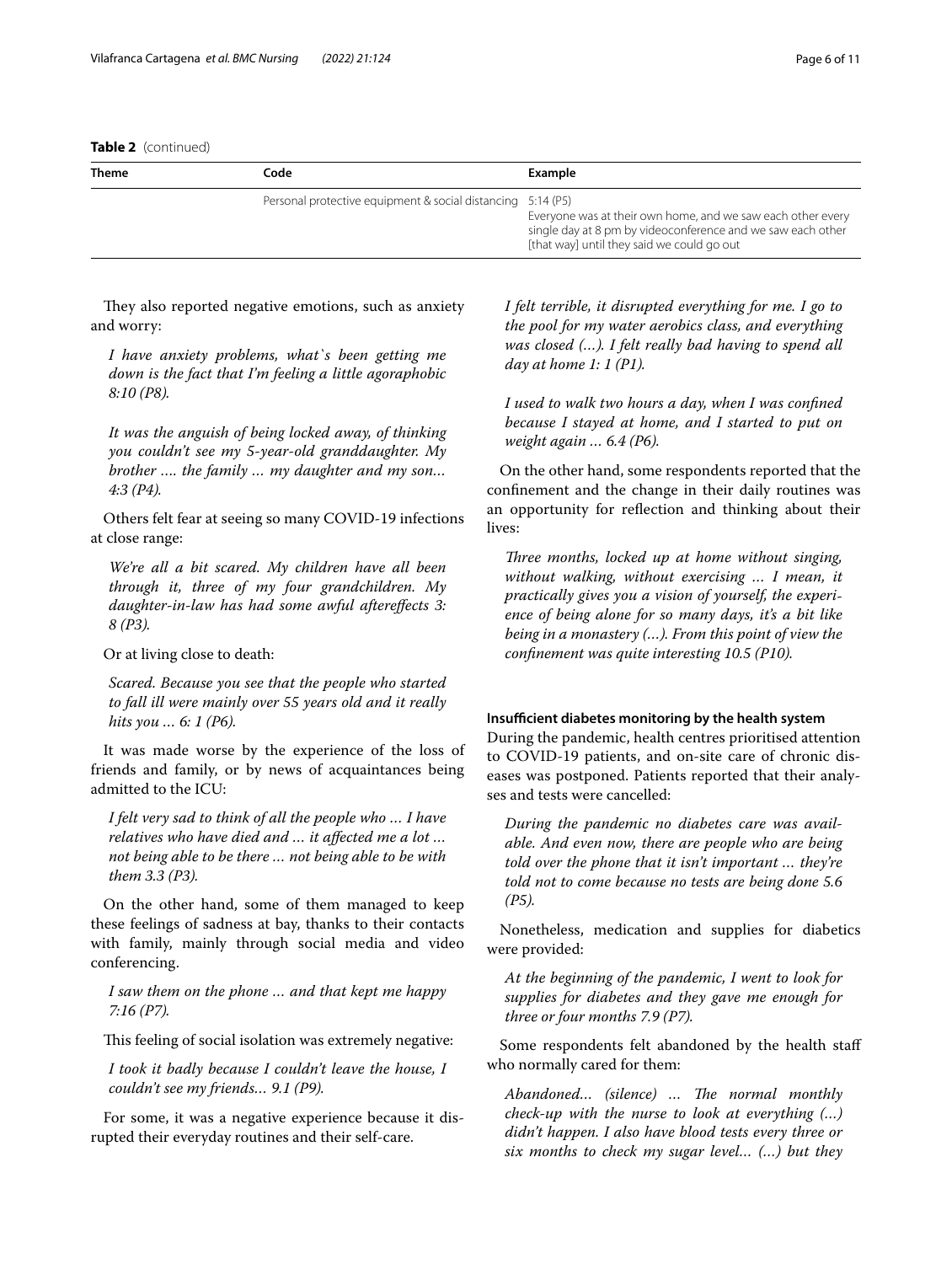# *didn't happen either 8.2 (P8).*

Some participants expressed not understanding the reason for the restriction:

*Why can children go to school in a group, in a class, but a doctor can't see you, they can only talk to you by phone … even though when you go for an appointment there's a separation between you, the desk, you're at least a yard away … and wearing their masks … and it turns out they can't see you … well, a lack of personal protection … yes, you really notice it, because there has been a lot of neglect 8.5 (P8).*

But others expressed more understanding of the situation even though they were not seen by health staf:

*If you put yourself in their shoes, you realise they couldn't have done any more … 3.5 (P3).*

Some patients realised that they had to take control of their disease, because no one else could help them; they ended up accepting the situation:

*Well, you realise you've got to take care of yourself. And in all, a little self-discipline. Because I didn't have anyone else to depend on, it was only me, there was no one else (P8).*

Others stated that this situation did not afect them because they were already used to a patient-centred model and that the maximum responsibility for their care lay with them:

*What sort of care do you expect? We have to care for ourselves … no matter how much they call me and ask me if I'm following my diet, if I'm eating properly, if I'm walking … no matter how much they call … it's up to you …. it's not an injury that you need someone to come and treat you, this is something that's your own decision 4.5 (P4).*

Most participants monitored their blood glucose:

*Because I knew I had to check my glucose, I checked it every day and no problem 7.11 (P7).*

# **Proactive self‑care**

In the management of their disease during lockdown, patients with T2D introduced changes in terms of their physical activity, diet, and medication. Given the impossibility of going outside to exercise, many adapted their physical activity to their home space:

*Well, being at home, I coped quite well. I went out onto the rooftop, where I was able to move around and pass the time. I walked up the stairs two or three times. So, I coped quite well 2.2 (P2).*

Many participants established routines and did their regular activities, at diferent levels of intensity:

*Every day, every day, every day, and it started … frst I started 15 min a day, and then went up to 45 min every day and more intense; I walked fast, then I ran, faster and faster until I got a sore back 4.4 (P4).*

This change in physical activity was regarded as a problem by some, but not by others:

*I would open all the doors of the apartment and go around until I got tired, and when I got tired, I stopped. It was very boring 1: 5 (P1).*

*As there was time for everything (…), establishing a routine of walking one hour in the morning and one in the afternoon was not too hard 10: 7 (P10).*

However, others abruptly stopped taking exercise:

*I didn't do any physical activity while the stay-athome order lasted 6.6 (P6).*

All participants had access to fresh food and their normal diet, since the food shops stayed open during lockdown.

*The shops where I go have got everything, fish, meat, chicken, everything 11.9 (P1).*

Most reported good adherence to their regular diet:

*Well, I saw that I couldn't … do anything else, or go out … well, it's better to take care of yourself a little, isn't it? Tis is also unconscious because I don't think about being diabetic … it's something I've just accepted …. 13.7 (P4).*

Others ate between meals, out of stress or boredom:

*When I'm nervous, when I'm anxious … there are people whose stomachs close up, but I'm the opposite. I have snacks even though I'm not hungry 12.2 (P3).*

None of the respondents had trouble getting their usual medication, and they followed their prescriptions, although they stressed that they were taking the medication without any medical supervision:

*What I did is what I always did, there was no change. I went to the pharmacy every month to get my medication 11.9 (P1).*

Most participants complied with the recommendations regarding personal protective equipment, hand washing, disinfection, ventilation of the home, and social distancing.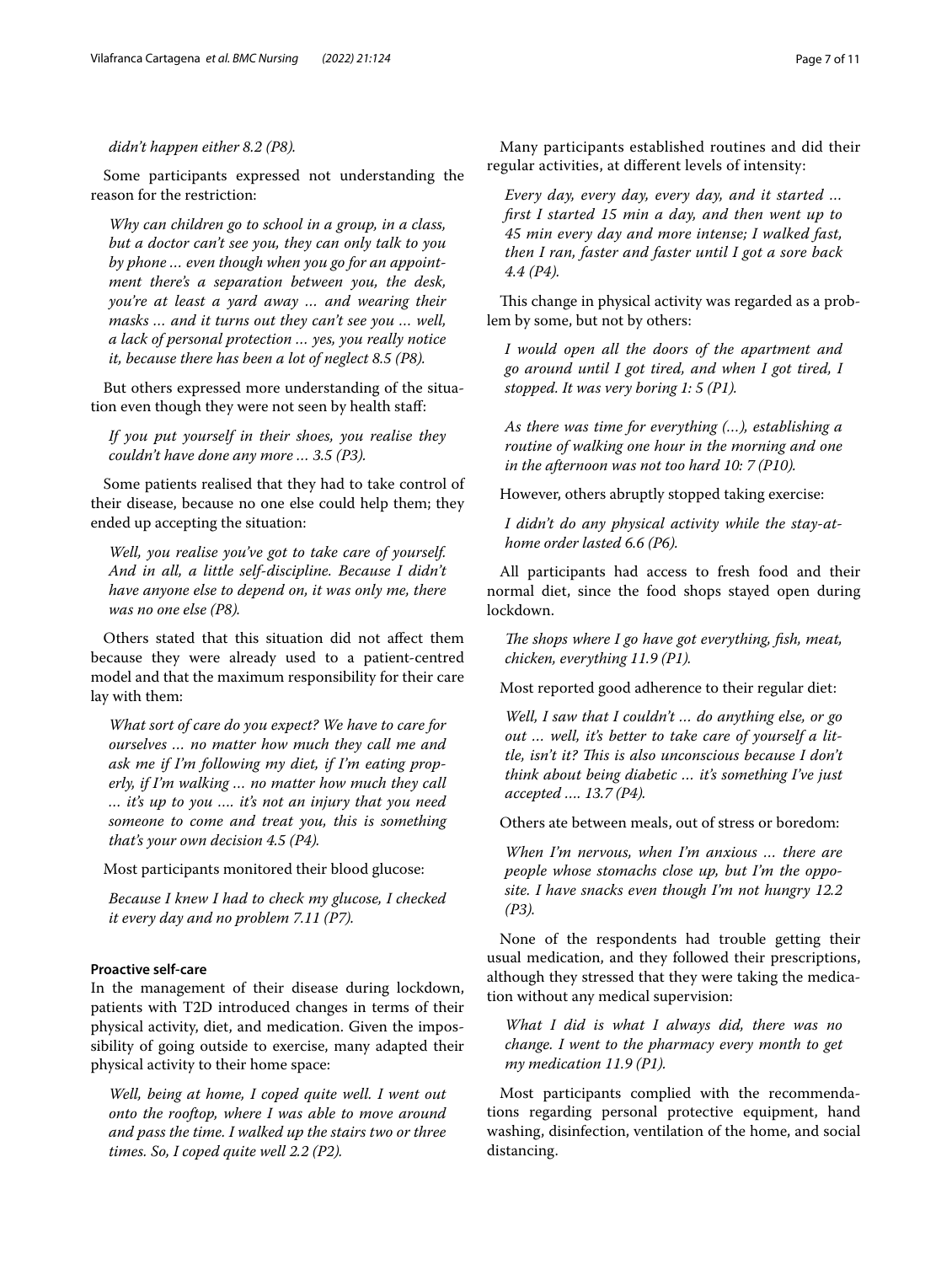*I was careful with my mask, I washed my hands a lot, and cleaned the fat 3.11 (P3).*

Some participants applied specifc protective measures in their homes:

*At the door everyone took of their shoes, and they left their coats in a separate room, they sprayed their hands continuously, and every other day I changed the bed linen, ventilated the fat, cleaned everything. (…). Every time I went to the bathroom I pulled the chain with the lid down, and then cleaned my hands with disinfectant and the toilet as well 4:14 (P4).*

Others reported taking particularly strict protective measures, due to their condition:

*I took much more care (than other people) because I'm diabetic 8:12 (P8).*

Some participants reported that they kept their distance from others, due to their diabetes:

*I kept away because I thought I was much more likely to infect them than they were to infect me … so to avoid contagion I kept away from them 8:17 (P8).*

Or that their families imposed this distancing on them, in order to protect them:

*I asked her [the participant's granddaughter] to give me a kiss because I needed one, but she said, "No, grandma, I have to go to school, and I don't want to" … And I said, "I'll just give you a little kiss on your head" and she said "No, no, no!" She wouldn't let me … 3: 9 (P3).*

# **Discussion**

We have analysed the experiences of patients with T2D in lockdown during the frst wave of the COVID-19 pandemic in Catalonia, Spain, and their strategies for managing their disease. Patients with diabetes felt especially vulnerable to infection, and presented emotional difficulties similar to those recorded in patients with COVID-19 at home or with other chronic conditions [\[6](#page-9-5)]. However, despite the changes they experienced in their daily lives and the barriers to accessing chronic care follow-up in primary care centres, they were able to establish routines for self-care.

#### **Fear, anxiety, and vulnerability**

Global guidelines on containment measures for the prevention of COVID-19 place special emphasis on vulnerable populations, including people with diabetes [[23\]](#page-10-2). Our results show that when patients were aware of the risk of contracting COVID-19 due to their T2D status they felt particularly vulnerable and fearful of falling ill. Our data are in line studies showing that having a chronic illness (including T2D), belonging to a risk group, or the death of a family member due to COVID-19 are positively associated with fear of COVID-19  $[24]$  $[24]$ . The emotional impact of the pandemic was considerable, as the necessary lifestyle changes caused feelings of anxiety among many patients. Elsewhere, the pandemic has been associated with increased stress in general populations, and external stress may reduce physical activity and lead to a poorer diet [[25\]](#page-10-4).

The participants engaged in social distancing due to their fear of infecting others but found the experience to be emotionally challenging. Indeed, due to the high mortality related to COVID and the frequency of near-death experiences, an increased awareness of mortality has been reported during lockdown [[25\]](#page-10-4). Not only diabetic patients have this perception: other patients with chronic and immunocompromised diseases such as cancer, rheumatoid arthritis, asthma, Crohn's disease, hypertension, and cardiovascular disease also felt anxiety and fear during the pandemic [[26\]](#page-10-5).

Despite the negative emotional experience of most, for some participants, the suspension of everyday life routines represented an opportunity for refecting on what was most important to them.

#### **Insufcient diabetes monitoring by the health system**

In contrast to reports in other countries [\[27](#page-10-6)], our participants had no difficulty accessing medication or blood glucose control equipment such as glucose strips, needles, or glucometers. However, all of them encountered barriers to accessing primary care. Although they expressed understanding of the pandemic situation, many felt abandoned by the health care system, as other researchers have reported [[28\]](#page-10-7).

Our data suggest that the use of telemedicine and an e-Health model could achieve satisfactory levels of selfcare especially in patients with an hb1Ac greater than 6. The popularisation of the Internet and the use of smartphones and emerging ffth-generation networks have allowed patients to attend medical appointments remotely instead of coming to the hospital during the COVID-19 outbreak.

Our results also provide relevant data regarding blood glucose control during the COVID-19 pandemic. Although diabetes is a primary risk factor for the development of severe and septic pneumonia due to infection, patients do not generally intensify their metabolic controls  $[29]$  $[29]$ . This may be due to a lack of information received from professionals monitoring the chronicity of primary pare or due to the lack of protocols or clinical practice guidelines adapted to the situation. In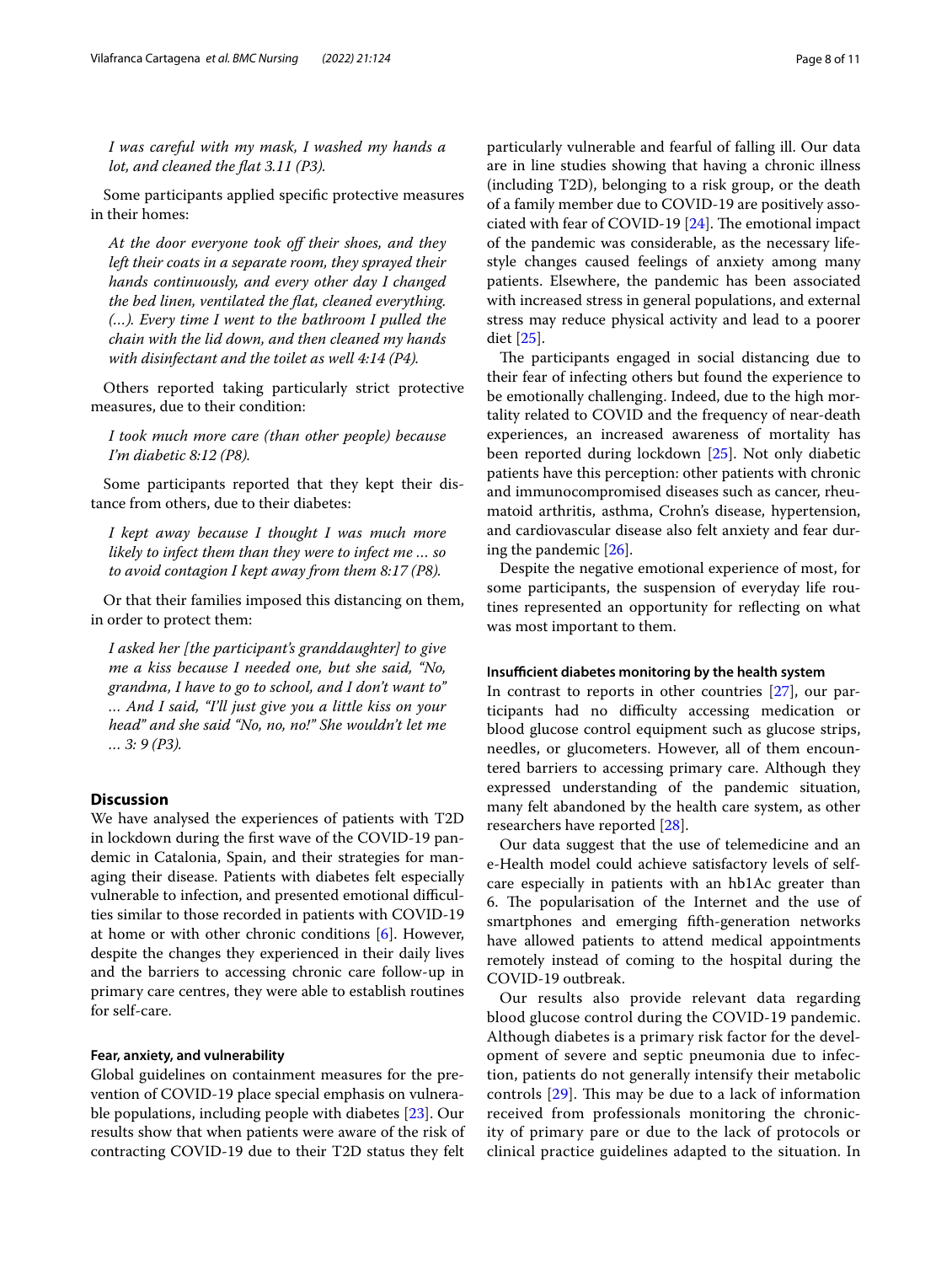the study by  $[30]$ , medication intake was significantly reduced during the pandemic, although in our study compliance with medication intake remained good.

Changes in the provision of health care due to the pandemic have created the need for greater attention to emotional and psychosocial health of patients with T2D. [[31\]](#page-10-10).

# **Proactive self‑care**

The measures imposed by the authorities affected the daily life of the general population as well as that of patients with T2D. In general, this situation was experienced negatively, given that it caused social and family isolation.

The restrictions introduced by the authorities to prevent or reduce the risk of virus transmission led to signifcant changes in diabetes control. One of the nursing strategies applied to address the needs of patients with T2D in primary care was to promote self-care. Self-carefocused nursing interventions can achieve signifcant improvements in responsibility for health, physical activity, nutrition, and stress management [[32\]](#page-10-11).

All patients had access to fresh food, since food shops remained open during the lockdown and most patients continued with their usual diets. Most already had a good adherence to diet, although some reported eating between meals out of boredom. Although our participants had access to medication and food, the pandemic made it more difficult to manage their diabetes  $[31]$  $[31]$ .

The results show that the stay-at-home order forced patients with T2D to limit their activities, including physical activity. Barone et al. [\[33](#page-10-12)] found that physical activity in diabetic patients fell by 59.5% during the COVID-19 pandemic and suggested that this variable be closely monitored due to its potential negative consequences on metabolic and cardiovascular health. As regards physical exercise, some patients reported decreased activity; others adapted their routines at home to be able to carry out physical activities recommended for a healthy lifestyle, such as walking, running, and going up and down stairs. A few participants performed no physical activity during lockdown, and some achieved optimal T2D risk prevention values, by brisk walking or by observing the current recommendation of 150 min/week of moderate aerobic activity or 30 min/day for 5 days/week [[34\]](#page-10-13). Despite these changes in behaviour, however, the amount of time devoted to exercise was not optimal for preventing the risks caused by diabetes. The emotional and social impact on certain patients may also be related to the reduction in physical activity, as regular exercise is acknowledged to improve the mental and social health of patients with T2D [[35\]](#page-10-14).

## **Limitations**

This study has several limitations. The first is that the results can only be extrapolated to similar clinical contexts and similar users. The sample is small, and therefore is not representative of all T2D patients with a similar profile. This study can be a launch point, useful for comparison with larger studies in other contexts, to identify best practices in caring for people with T2D during a health crisis.

Second, the context in which the study was carried out was limited to primary care centres in Catalonia with specifc sociodemographic characteristics and with good adherence to their prescribed T2D care. Including other types of patients from other geographic areas could provide diferent results.

Finally, our study includes only the perspective of patients. A fuller picture would emerge if the perspective of nurses monitoring diabetic patients were also included.

# **Conclusions**

This study has provided information on the experiences and emotional responses of patients with T2D during home confnement and on the adaptation of the management of their pathology in Catalonia, Spain. All participants were diabetic patients with good adherence to treatment prior to the pandemic. Due to their health status, patients reported feeling highly vulnerable and fearful of infection. Despite this, patients with T2D were able to establish self-care routines for physical activity and nutrition. In some cases, the lack of access to their normal care at primary care centres made them feel abandoned, although the fact that they were well and that their blood sugar levels were within the recommended levels meant that they did not feel particularly anxious; in general, they were sympathetic to the situation of the health workers. A silver lining of the pandemic may be the way it allowed patients to take control of their disease. This pro-activity on the part of patients should be considered in preparation for future health crises.

#### **Acknowledgements**

The research team would like to thank all participants for their collaboration. We would also like to thank the expert Dr. Susan Frekko.

#### **Authors' contributions**

The research team was formed by three nurses (authors 1, 2 and 4) and a medical doctor (author 3). All the authors have experience with qualitative research, but authors 2 and 4 have long experience. Author 4 proposed the study, contributed to its design and to data analysis and supervised the project. Author 2 contributed to analysis. Author 3 examined both the processing and product of the research study. Author 1, who is also the PI, conducted the interviews and contributed to the analysis and to writing the discussion. The author(s) read and approved the fnal manuscript.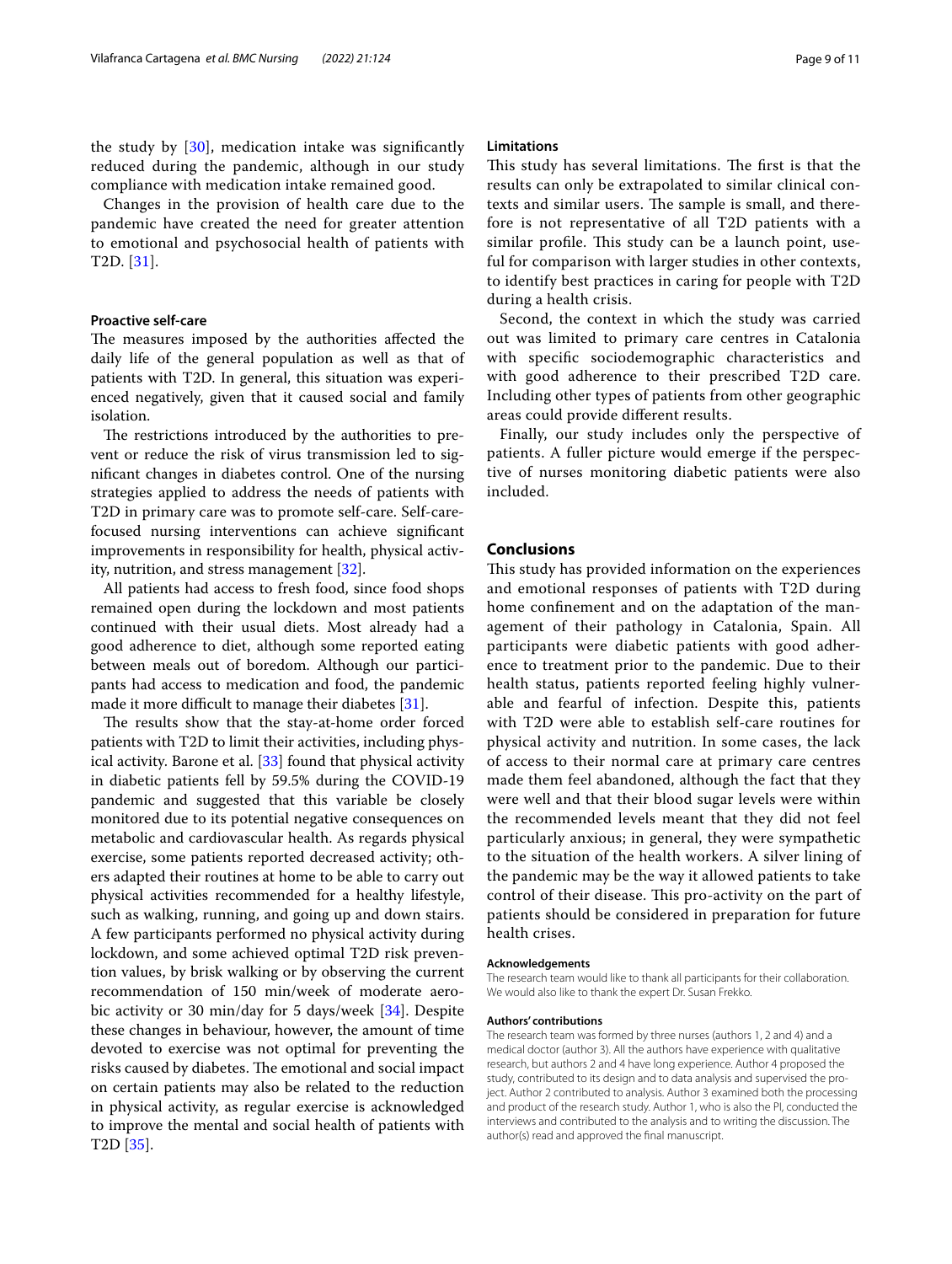#### **Funding**

This research received no external funding.

This research received no specific grant from any funding agency in the public, commercial, or not-for-proft sectors.

#### **Availability of data and materials**

The interviews were conducted by the lead author and she is the only researcher who knew the identity of the participants. Her record of interviewees' names and other personal information will be deleted after publication. Data will be provided upon reasonable request.

# **Declarations**

#### **Ethics approval and consent to participate**

The study was approved by the ethics and research committee "Fundació Unió Catalana d'Hospitals" (code nº 19/45) and also complied with the principles of the Helsinki Declaration. Participants received verbal and written information explaining that their participation was voluntary and that they could withdraw from the project at any time. All participants provided informed consent. All interviews were anonymised by assigning an alphanumeric code in observance of the Spanish legislation on personal data protection of 2018.

#### **Consent for publication**

All the authors gave their consent for publication.

#### **Competing interests**

The authors report no conficts of interest. The authors alone are responsible for the content and writing of the paper.

#### **Author details**

<sup>1</sup> Department of Nursing, Faculty of Health Science and Welfare, University of Vic-Central University of Catalonia (UVIC-UCC), Av. Universitaria 4-6, 08242 Manresa, Spain. <sup>2</sup> Althaia Fundation, C/Dr Joan Soler 1-3, 08243 Manresa, Spain. <sup>3</sup> Department of Nursing, Faculty of Nursing and Physiotherapy, University of Lleida, C/Montserrat Roig, 25198 Lleida, Spain. <sup>4</sup>SAP ANOIA. Gerencia Territorial Catalunya Central. Institut Català de La Salut, 087272 Sant Fruitós del Bages, Spain. <sup>5</sup> AFIN Research Group and Outreach Centre, Autonomous University of Barcelona. Campus Bellaterra, Cerdanyola del Vallès, Spain. 6 <sup>6</sup> Department of Public Health, Mental Health and Mother-Infant Nursing, Faculty of Medicine and Health Sciences, University of Barcelona, L'Hospitalet del Llobregat, Spain. <sup>7</sup> Health Promotion in Rural Areas Research Group, Gerència Territorial de La Catalunya Central, Institut Català de La Salut, 08272 Sant Fruitós de Bages, Spain. <sup>8</sup>Unitat de Suport a La Recerca de La Catalunya Central, Fundació Institut Universitari Per a La Recerca a L'Atenció Primària de Salut Jordi Gol I Gurina, 08272 Sant Fruitós de Bages, Spain.

# Received: 9 November 2021 Accepted: 9 May 2022 Published online: 24 May 2022

#### **References**

- <span id="page-9-0"></span>10annidis JPA. OMS | Tasa de letalidad por la infección de la COVID-19 calculada a partir de los datos de seroprevalencia. WHO [Internet]. World Health Organization; 2021 [Cited 2021 May 26]; Available from: [http://](http://www.who.int/bulletin/volumes/99/1/20-265892-ab/es/) [www.who.int/bulletin/volumes/99/1/20-265892-ab/es/](http://www.who.int/bulletin/volumes/99/1/20-265892-ab/es/)
- <span id="page-9-1"></span>2. Bellido V, Pérez A. Consequences of COVID-19 on people with diabetes. Endocrinol Diabetes y Nutr [Internet]. Elsevier Doyma; 2020 [cited 2021 May 26];67:355–6. Available from: [https://www.elsevier.es/es-revista](https://www.elsevier.es/es-revista-endocrinologia-diabetes-nutricion-13-articulo-consecuencias-covid-19-sobre-personas-con-S253001642030104X) [endocrinologia-diabetes-nutricion-13-articulo-consecuencias-covid-19](https://www.elsevier.es/es-revista-endocrinologia-diabetes-nutricion-13-articulo-consecuencias-covid-19-sobre-personas-con-S253001642030104X) [sobre-personas-con-S253001642030104X](https://www.elsevier.es/es-revista-endocrinologia-diabetes-nutricion-13-articulo-consecuencias-covid-19-sobre-personas-con-S253001642030104X)
- <span id="page-9-2"></span>3. International Diabetes Federation. COVID-19: Perspectives from people with diabetes. Diabetes Res Clin Pract. 2020;163:108201. [https://doi.org/](https://doi.org/10.1016/j.diabres.2020.108201) [10.1016/j.diabres.2020.108201](https://doi.org/10.1016/j.diabres.2020.108201).
- <span id="page-9-3"></span>4. Banerjee M, Chakraborty S, Rimesh P. Diabetes self-management amid COVID-19 pandemic | Elsevier Enhanced Reader. Diabetes Metab Syndr [Internet]. 2020;14:351–4. [Cited 2021 May 26]. Available from: [https://](https://reader.elsevier.com/reader/sd/pii/S1871402120300783?token=FB54D3A227BBCC2E2790E384834A32E17A24F9748CDB1F68563AA3F7178AD32A01D7F49F8B1A42EF80BD4D2E9DEB83B3&originRegion=eu-west-1&originCreation=20210526105736) [reader.elsevier.com/reader/sd/pii/S1871402120300783?token](https://reader.elsevier.com/reader/sd/pii/S1871402120300783?token=FB54D3A227BBCC2E2790E384834A32E17A24F9748CDB1F68563AA3F7178AD32A01D7F49F8B1A42EF80BD4D2E9DEB83B3&originRegion=eu-west-1&originCreation=20210526105736)=FB54D [3A227BBCC2E2790E384834A32E17A24F9748CDB1F68563AA3F7178A](https://reader.elsevier.com/reader/sd/pii/S1871402120300783?token=FB54D3A227BBCC2E2790E384834A32E17A24F9748CDB1F68563AA3F7178AD32A01D7F49F8B1A42EF80BD4D2E9DEB83B3&originRegion=eu-west-1&originCreation=20210526105736)

[D32A01D7F49F8B1A42EF80BD4D2E9DEB83B3&originRegion](https://reader.elsevier.com/reader/sd/pii/S1871402120300783?token=FB54D3A227BBCC2E2790E384834A32E17A24F9748CDB1F68563AA3F7178AD32A01D7F49F8B1A42EF80BD4D2E9DEB83B3&originRegion=eu-west-1&originCreation=20210526105736)=eu west-1&originCreation=20210526105736.

- <span id="page-9-4"></span>5. [Schmidt SK, Hemmestad L, Macdonald CS](https://reader.elsevier.com/reader/sd/pii/S1871402120300783?token=FB54D3A227BBCC2E2790E384834A32E17A24F9748CDB1F68563AA3F7178AD32A01D7F49F8B1A42EF80BD4D2E9DEB83B3&originRegion=eu-west-1&originCreation=20210526105736), Langberg H, Valentiner LS. Motivation and barriers to maintaining lifestyle changes in patients with type 2 diabetes after an intensive lifestyle intervention (The U-TURN trial): A longitudinal qualitative study. Int J Env Res Public Heal. 2020;17:1–16 MDPI AG.
- <span id="page-9-5"></span>6. Musche V, Kohler H, Bäuerle A, Schweda A, Weismüller B, Fink M, et al. Covid-19-related fear, risk perception, and safety behavior in individuals with diabetes. Healthc [Internet]. 2021;9:480. MDPI AG; [Cited 2021 Jul 19]. Available from: [https://doi.org/10.3390/healthcare9040480.](https://doi.org/10.3390/healthcare9040480)
- <span id="page-9-6"></span>7. Sánchez-Villena AR, de La Fuente-Figuerola V. COVID-19: cuarentena, aislamiento, distanciamiento social y confnamiento, ¿son lo mismo? An Pediatr [Internet]. 2020;93:73-4. Elsevier; [Cited 2022 Mar 1]. Available from: [https://www.analesdepediatria.org/es-covid-19-cuare](https://www.analesdepediatria.org/es-covid-19-cuarentena-aislamiento-distanciamiento-social-articulo-S1695403320301776) [ntena-aislamiento-distanciamiento-social-articulo-S16954033203017](https://www.analesdepediatria.org/es-covid-19-cuarentena-aislamiento-distanciamiento-social-articulo-S1695403320301776) [76](https://www.analesdepediatria.org/es-covid-19-cuarentena-aislamiento-distanciamiento-social-articulo-S1695403320301776).
- <span id="page-9-7"></span>8. Eberle C, Stichling S. Impact of COVID-19 lockdown on glycemic control in patients with type 1 and type 2 diabetes mellitus: a systematic review. Diabetol Metab Syndr [Internet]. BioMed Central Ltd. 2021;13:1–8. [Cited 2022 Mar 5]. Available from: [https://doi.org/10.](https://doi.org/10.1186/s13098-021-00705-9) [1186/s13098-021-00705-9](https://doi.org/10.1186/s13098-021-00705-9).
- <span id="page-9-8"></span>9. Makki I, Alnoon N, Rahmani N, Almulla J, Alamiri A, Alfalasi A, et al. Impact of COVID 19 Lockdown on Glycemic Control in Patients with Type 2 Diabetes Mellitus in Dubai. Curr Diabetes Rev [Internet]. Curr Diabetes Rev; 2021 [cited 2022 Mar 5];18. Available from: [https://](https://pubmed.ncbi.nlm.nih.gov/34879807/) [pubmed.ncbi.nlm.nih.gov/34879807/](https://pubmed.ncbi.nlm.nih.gov/34879807/)
- <span id="page-9-9"></span>10. Kemppainen V, Tossavainen K, Turunen H. Nurses' roles in health promotion practice: An integrative review. Heal Promot Int. 2013;28:490–501.
- <span id="page-9-10"></span>11. Agencia de SalutPública de Catalunya. INFORME-TECNIC-1-COVID-19–19032020. 2020.
- <span id="page-9-11"></span>12. Ojeda Ibáñez MF. Telemedicina como estrategia para el control de los pacientes con diabetes mellitus tipo ll en el contexto de pandemia por la COVID-19. Estado del arte [Internet]. Universidad Peruana Cayetano Heredia; 2021. Available from: [https://repositorio.upch.edu.pe/handle/20.](https://repositorio.upch.edu.pe/handle/20.500.12866/9262) [500.12866/9262](https://repositorio.upch.edu.pe/handle/20.500.12866/9262)
- <span id="page-9-12"></span>13. Zhai YK, Zhu WJ, Cai YL, Sun DX, Zhao J. Clinical- and cost-efectiveness of telemedicine in type 2 diabetes mellitus: a systematic review and metaanalysis. Medicine (Baltimore) [Internet]. Medicine (Baltimore); 2014 [cited 2022 Mar 1];93:e312. Available from: [https://pubmed.ncbi.nlm.nih.gov/](https://pubmed.ncbi.nlm.nih.gov/25526482/) [25526482/](https://pubmed.ncbi.nlm.nih.gov/25526482/)
- <span id="page-9-13"></span>14. Singh K, Kaushik A, Johnson L, Jaganathan S, Jarhyan P, Deepa M, et al. Patient experiences and perceptions of chronic disease care during the COVID-19 pandemic in India: a qualitative study. BMJ Open [Internet]. BMJ Open; 2021 [cited 2022 Mar 2];11. Available from: [https://pubmed.](https://pubmed.ncbi.nlm.nih.gov/34145019/) [ncbi.nlm.nih.gov/34145019/](https://pubmed.ncbi.nlm.nih.gov/34145019/)
- <span id="page-9-14"></span>15. Shi C, Zhu H, Liu J, Zhou J, Tang W. Barriers to self-management of type 2 diabetes during covid-19 medical isolation: A qualitative study. Diabetes Metab Syndr Obes [Internet]. 2020;13:3713–25. Dove Medical Press Ltd; [Cited 2021 Jul 22]. Available from: [https://pubmed.ncbi.nlm.nih.gov/](https://pubmed.ncbi.nlm.nih.gov/33116721/) [33116721/.](https://pubmed.ncbi.nlm.nih.gov/33116721/)
- <span id="page-9-15"></span>16. Coloraf KJ, Evans B. Qualitative Descriptive Methods in Health Science Research. HERD [Internet]. 2016;9:16-25. HERD; [Cited 2022 Mar 7]. Available from: [https://pubmed.ncbi.nlm.nih.gov/26791375/.](https://pubmed.ncbi.nlm.nih.gov/26791375/)
- <span id="page-9-16"></span>17. Morse JM. Molding qualitative health research. Qual Heal Res [Internet]. SAGE PublicationsSage CA: Los Angeles, CA; 2011 [cited 2022 Mar 7];21:1019–21. Available from: https://journals.sagepub.com/doi/[https://](https://doi.org/10.1177/1049732311404706) [doi.org/10.1177/1049732311404706](https://doi.org/10.1177/1049732311404706)
- <span id="page-9-17"></span>18. Tulloch H, Sweet S, Fortier M, Capstick G, Kenny G, Sigal R. Exercise facilitators and barriers from adoption to maintenance in the diabetes aerobic and resistance exercise trial. Can J Diabetes [Internet]. 2013;37:367–74. [Cited 2014 Dec 17]. Available from: [http://www.sciencedirect.com/scien](http://www.sciencedirect.com/science/article/pii/S1499267113012744) [ce/article/pii/S1499267113012744](http://www.sciencedirect.com/science/article/pii/S1499267113012744).
- <span id="page-9-18"></span>19. Saunders B, Sim J, Kingstone T, Baker S, Waterfeld J, Bartlam B, et al. Saturation in qualitative research: exploring its conceptualization and operationalization. Qual Quant [Internet]. 2018;52:1893–907. Qual Quant; [Cited 2022 Mar 15]. Available from: [https://pubmed.ncbi.nlm.nih.gov/](https://pubmed.ncbi.nlm.nih.gov/29937585/) [29937585/.](https://pubmed.ncbi.nlm.nih.gov/29937585/)
- <span id="page-9-19"></span>20. Braun V, Clarke V. What can 'thematic analysis' offer health and wellbeing researchers? Int J Qual Stud Health Well-being. 2014;9:20–2.